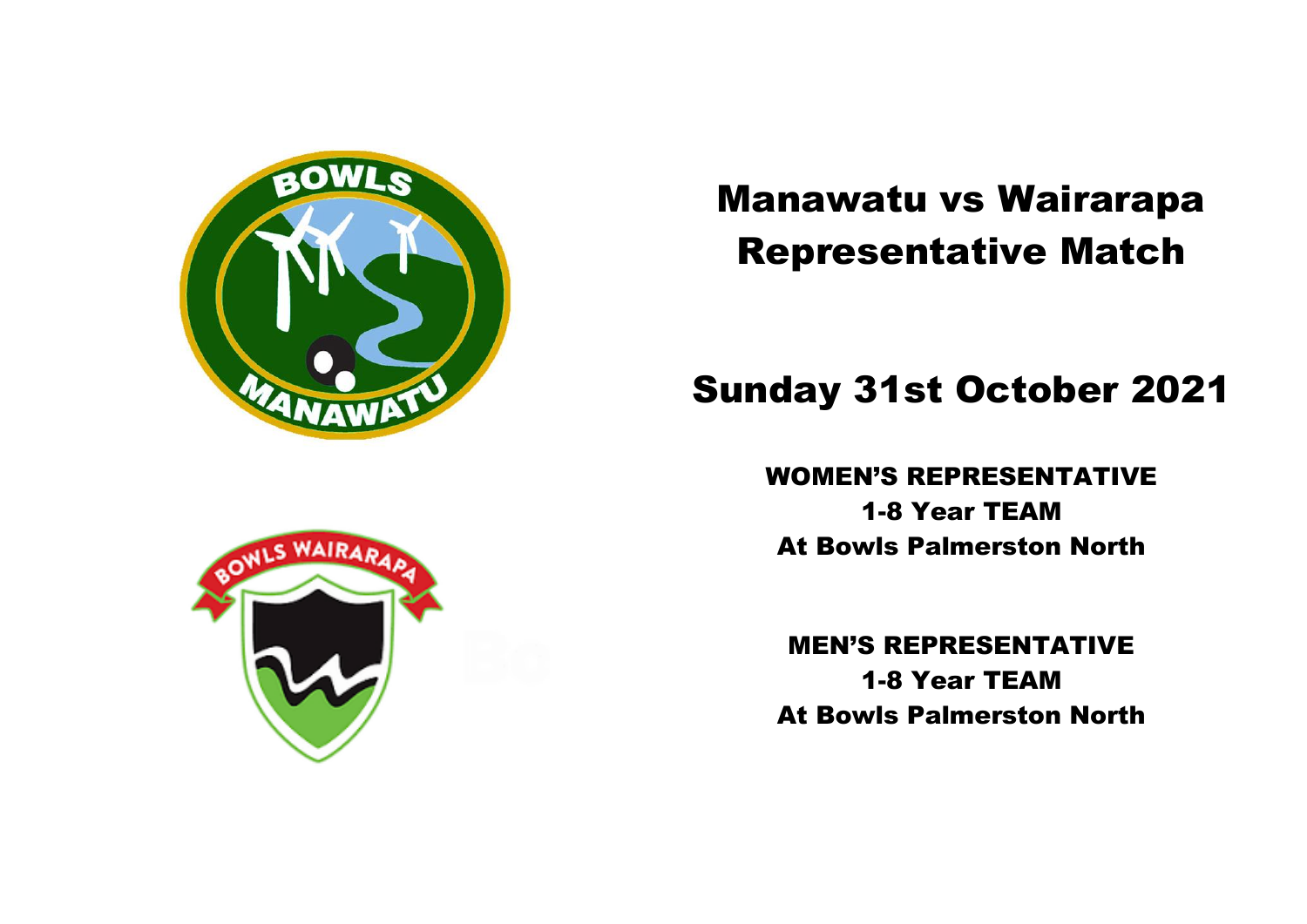## **Wairarapa (Men) White Singles** Bill Brunenberg **Pairs** Bill Brunenberg (S) & Gavin Hamlyn **Triples** Darren Meyrick (S) Andrew Tuck & Peter Noble **Fours** Darren Meyrick (S) Gavin Hamlyn, Peter Noble & Andrew Tuck

## **Wairarapa (Men) Green**

**Singles** Mathew Day **Pairs** Mathew Day (S) & Carwyn Caffell **Triples** Dean Hands (S) Steve Chapman & Colin Hutchby **Fours** Dean Hands (S) Carwyn Caffell, Steve Chapman & Colin Hutchby

## **Wairarapa Men Round 3**

**Singles** Mathew Day **Pairs** Bill Brunenberg (S) & Carwyn Caffell **Triples** Dean Hands (S), Colin Hutchby & Peter Noble **Fours** Darren Meyrick (S) Gavin Hamlyn Steve Chapman & Andrew Tuck

## **Wairarapa (Women) White**

**Singles** Rozanna Muriwai **Pairs** Dale Stanton (S) & Rozanna Muriwai **Triples** Elaine Hemi (S) Lorraine Liggins &Stacey Smyth **Fours** Elaine Hemi (S) Dale Stanton, Stacey Smyth & Lorraine Liggins

## **Wairarapa (Women) Green**

**Singles** Dianne Haswell **Pairs** Olivia Mancer (S) Helen Baker **Triples** Alanna Saunders (S) Dianne Haswell & Angela Rose **Fours** Helen Baker (S) Alanna Saunders, Angela Rose & Olivia Mancer

## **Wairarapa Women Round 3**

**Singles** Dianne Haswell **Pairs** Rozanna Muriwai (S) & Lorraine Liggins **Triples** Helen Baker (S) Elaine Hemi & Stacey Smyth **Fours** Olivia Mance (S) Alanna Saunders, Angela Rose & Dale Stanton

## **Manawatu (Men) Green Singles** Matt Pearson **Pairs** Darren Wright (S) & Pat Edwards **Triples** Matt Pearson (S), Ray Taylor & Phil Gausel **Fours** Darren Wright (S), Pat Edwards, Ray Taylor & Phil Gausel

## **Manawatu (Men) White**

**Singles** Greg Oldridge **Pairs** Ken Macrae (S) & Colin Leslie **Triples** Greg Oldridge (S), Bruce Graham & Paul Christian **Fours** Ken Macrae (S), Colin Leslie, Bruce Graham &Paul Christian

## **Manawatu Men round 3**

**Singles** Pat Edwards **Pairs** Darren Wright (S) & Greg Oldridge **Triples** Ken Macrae (S), Colin Leslie & Paul Christian **Fours** Matt Pearson (S), Bruce Graham, Ray Taylor & Phil Gausel

## **Manawatu (Women) Green**

**Singles** Christine Tester **Pairs** Sandy Pettersen (S) & Carla Roughan **Triples** Christine Tester (S), Kay Irvine & Rhonda Burroughs **Fours** Sandy Pettersen (S) Carla Roughan, Kay Irvine & Rhonda Burroughs

## **Manawatu (Women) White**

**Singles** Diane Gemmell **Pairs** Diane Gemmell (S) & Mary-Jane Freeman **Triples** Kylie Yates (S), Helen Weihepiehana & Helen McNearnie **Fours** Kylie Yates (S), Helen Weihepiehana, Mary-Jane Freeman & Helen McNearnie

## **Manawatu Women Round 3**

**Singles** Kylie Yates **Pairs** Helen Weihepiehana (S) & Rhonda Burroughs **Triples** Sandy Pettersen (S), Kay Irvine & Diane Gemmell **Fours** Christine Tester (S), Carla Roughan, Helen McNearnie & Mary-Jane Freeman